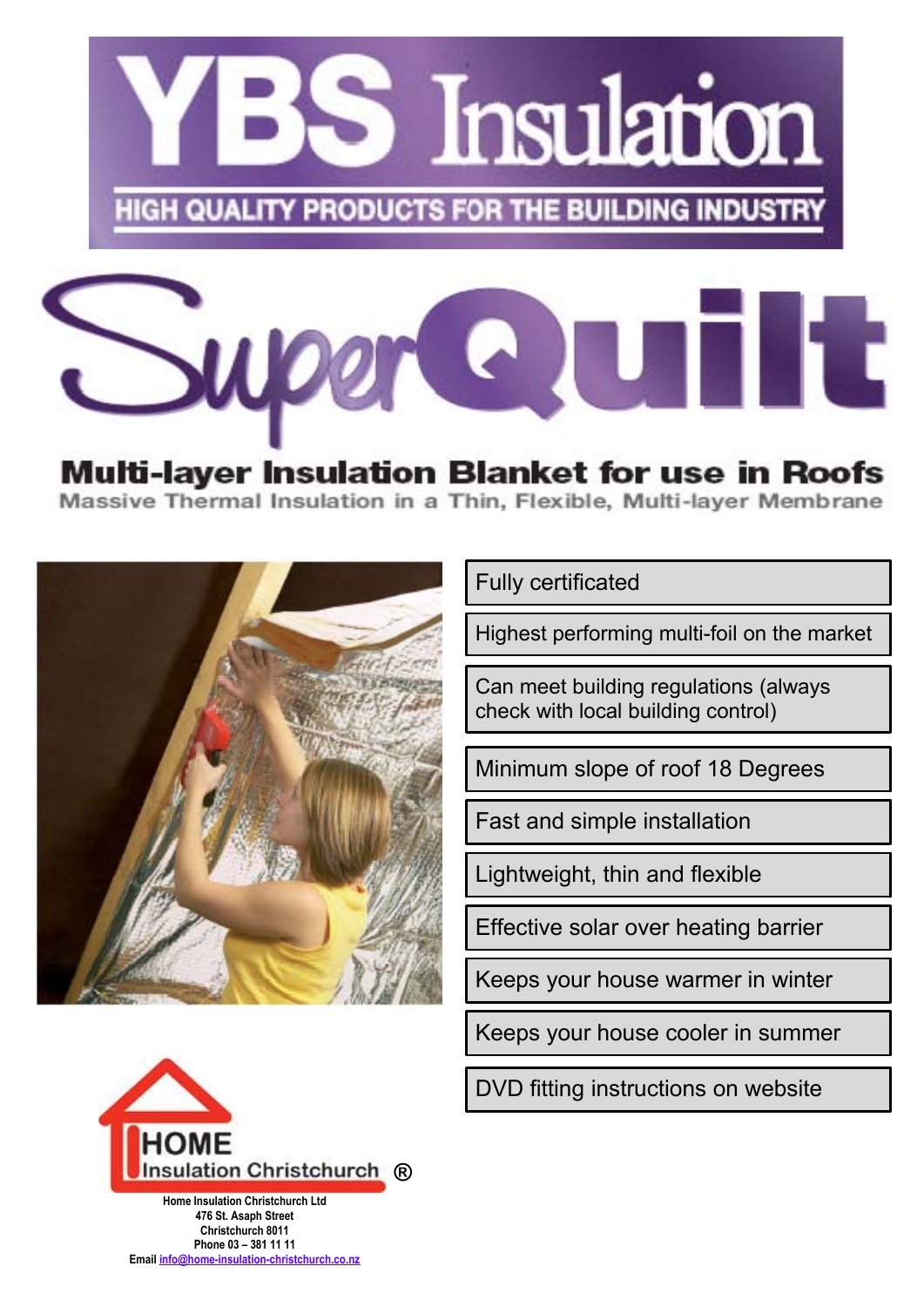### **UNDER RAFTER APPLICATION ON SKILLION TILE ROOF**



#### **UNDER RAFTER APPLICATION**

WHERE ROOF HEAD ROOM IS ESSENTIAL SUPERQUILT CAN BE RECESSED BETWEEN THE RAFTERS

**A** - SUPERQUILT IS STAPLED TO THE UNDERSIDE OF THE FIRST RAFTER **B** - SUPERQUILT IS THEN RECESSED INTO THE RAFTER VOID AND FIXED BY STAPLES OR WITH BATTENS FIX WITH NAILS OR SCREWS **C** - THE MATERIAL IS THEN FIXED TO OPPOSED RAFTER AS PER INSTRUCTION 2

**D** - SUPERQUILT IS THEN WRAPPED AROUND THE RAFTER AND THE PROCEDURE STARTS AGAIN

ONCE ALL THE SUPERQUILT IS FITTED ALL JOINTS SHOULD BE TAPED USING YBS FOIL TAPE

PLASTERBOARD CAN THEN BE FIXED DIRECTLY TO THE UNDERSIDE OF THE RAFTERS BELOW THE SUPERQUILT



**Home Insulation Christchurch Ltd 476 St. Asaph Street Christchurch 8011 Phone 03 – 381 11 11**

#### **Email info@home-insulation-christchurch.co.nz YBS MULTI LAYER INSULATION BLANKET - ROOF**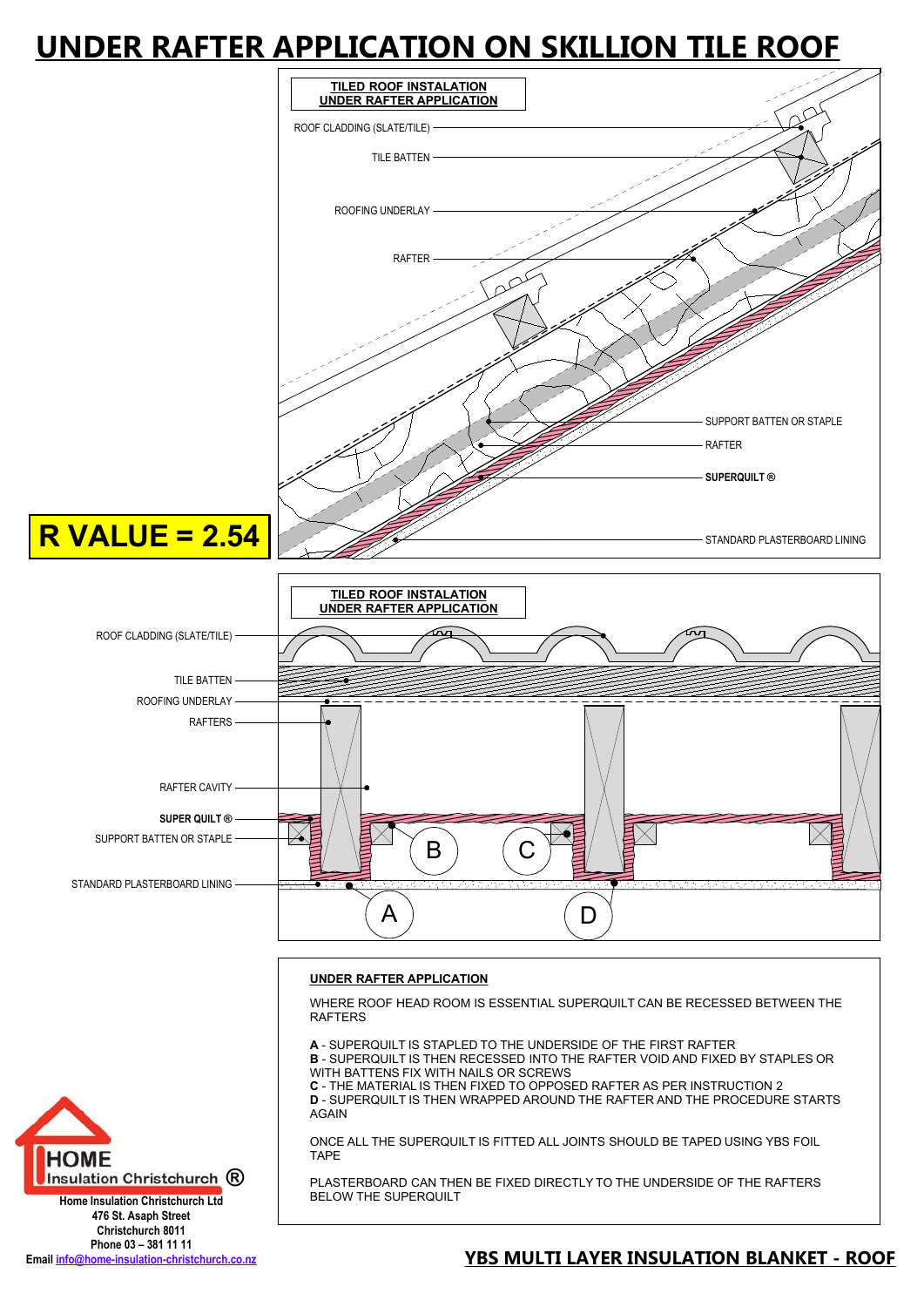## **UNDER RAFTER APPLICATION METAL SKILLION ROOF**



PLASTERBOARD CAN THEN BE FIXED DIRECTLY TO THE UNDERSIDE OF THE RAFTERS BELOW THE SUPERQUILT

#### **Home Insulation Christchurch Ltd 476 St. Asaph Street Christchurch 8011 Phone 03 – 381 11 11**

**Insulation Christchurch (R)** 

#### **Email info@home-insulation-christchurch.co.nz YBS MULTI LAYER INSULATION BLANKET - ROOF**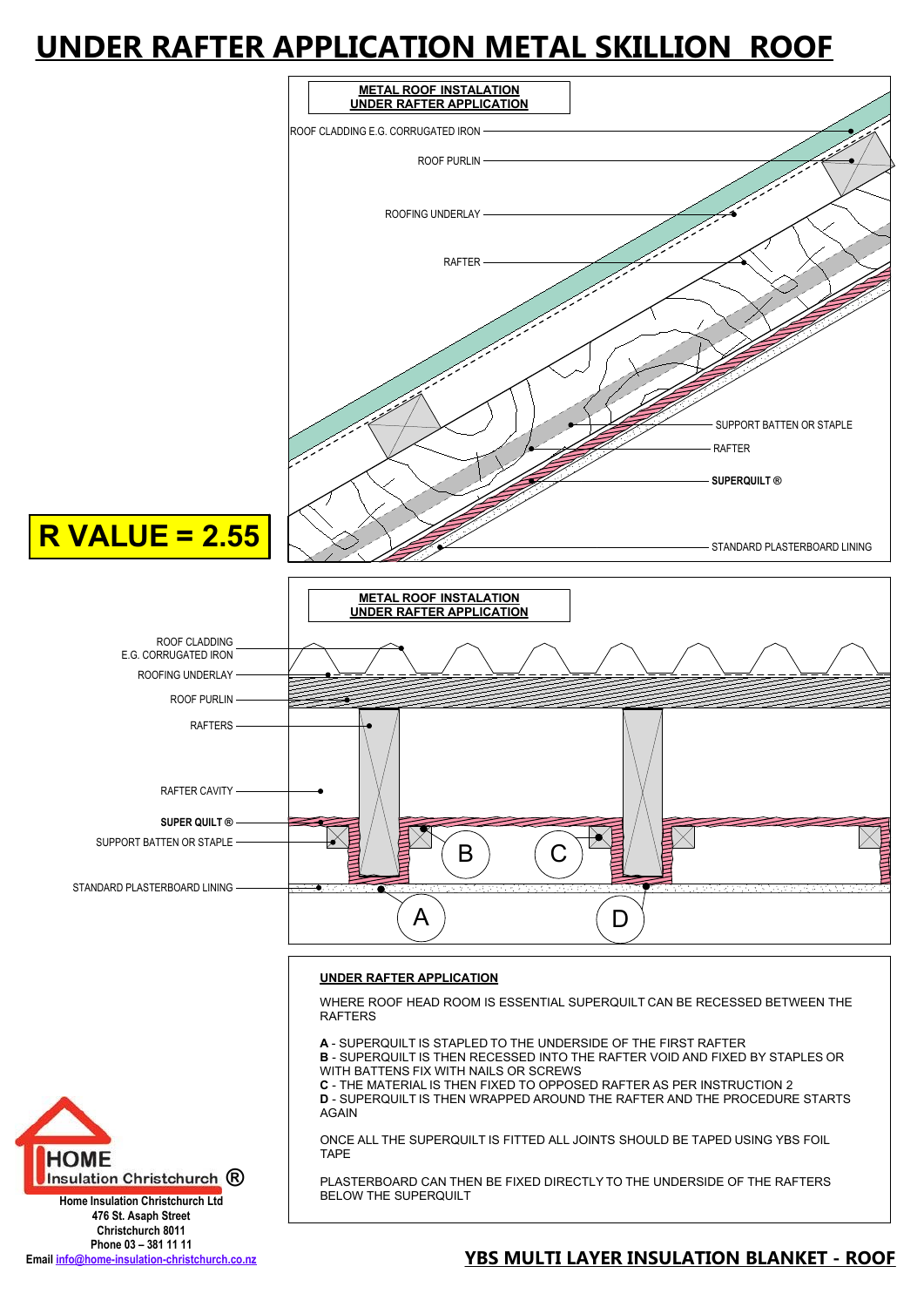### **OVER RAFTER APPLICATION TILE ROOF**



#### **OVER RAFTER APPLICATION**

WHERE ROOF HEAD ROOM IS ESSENTIAL SUPERQUILT CAN BE RECESSED BETWEEN THE RAFTERS

**A** - SUPERQUILT IS STAPLED TO THE TOP OF THE FIRST RAFTER

**B** - SUPERQUILT IS THEN RECESSED INTO THE RAFTER VOID AND FIXED BY STAPLES OR WITH BATTENS

**C** - THE MATERIAL IS THEN FIXED TO OPPOSED RAFTER AS PER INSTRUCTION 2 **D** - SUPERQUILT IS THEN WRAPPED AROUND THE RAFTER AND THE PROCEDURE STARTS AGAIN

ONCE ALL THE SUPERQUILT IS FITTED ALL JOINTS SHOULD BE TAPED USING YBS FOIL TAPE

PLASTERBOARD CAN THEN BE FIXED DIRECTLY TO THE UNDERSIDE OF THE RAFTERS BELOW THE SUPERQUILT





**Home Insulation Christchurch Ltd 476 St. Asaph Street Christchurch 8011 Phone 03 – 381 11 11**<br>Email **info@home-insulation-christchurch.co.nz**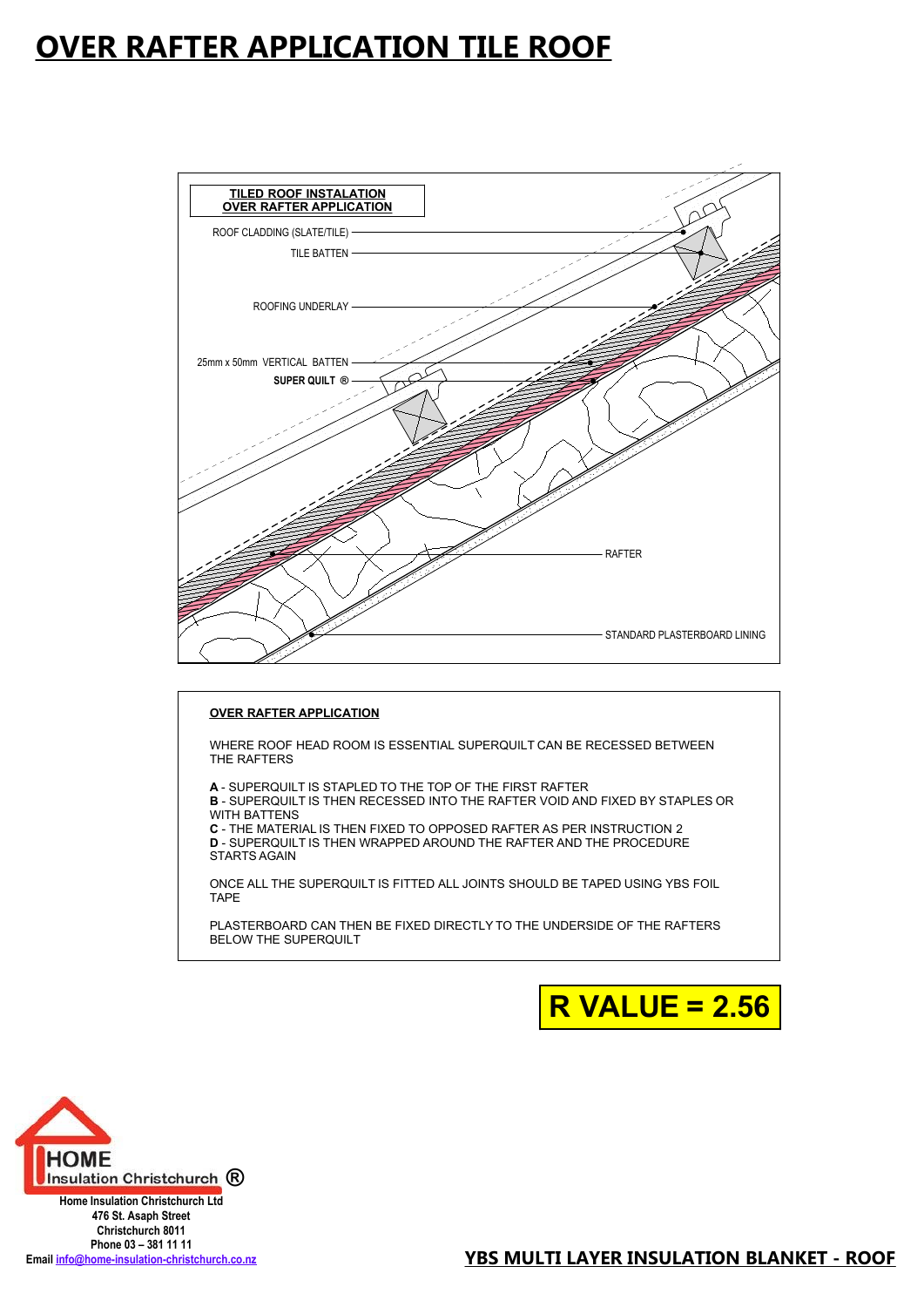### **OVER RAFTER APPLICATION METAL SKILLION ROOF**



#### **OVER RAFTER APPLICATION**

WHERE ROOF HEAD ROOM IS ESSENTIAL SUPERQUILT CAN BE RECESSED BETWEEN THE RAFTERS

**A** - SUPERQUILT IS STAPLED TO THE TOP OF THE FIRST RAFTER

**B** - SUPERQUILT IS THEN RECESSED INTO THE RAFTER VOID AND FIXED BY STAPLES OR WITH BATTENS

**C** - THE MATERIAL IS THEN FIXED TO OPPOSED RAFTER AS PER INSTRUCTION 2 **D** - SUPERQUILT IS THEN WRAPPED AROUND THE RAFTER AND THE PROCEDURE STARTS AGAIN

ONCE ALL THE SUPERQUILT IS FITTED ALL JOINTS SHOULD BE TAPED USING YBS FOIL TAPE

PLASTERBOARD CAN THEN BE FIXED DIRECTLY TO THE UNDERSIDE OF THE RAFTERS BELOW THE SUPERQUILT





**Home Insulation Christchurch Ltd 476 St. Asaph Street Christchurch 8011 Phone 03 – 381 11 11**<br>Email **info@home-insulation-christchurch.co.nz**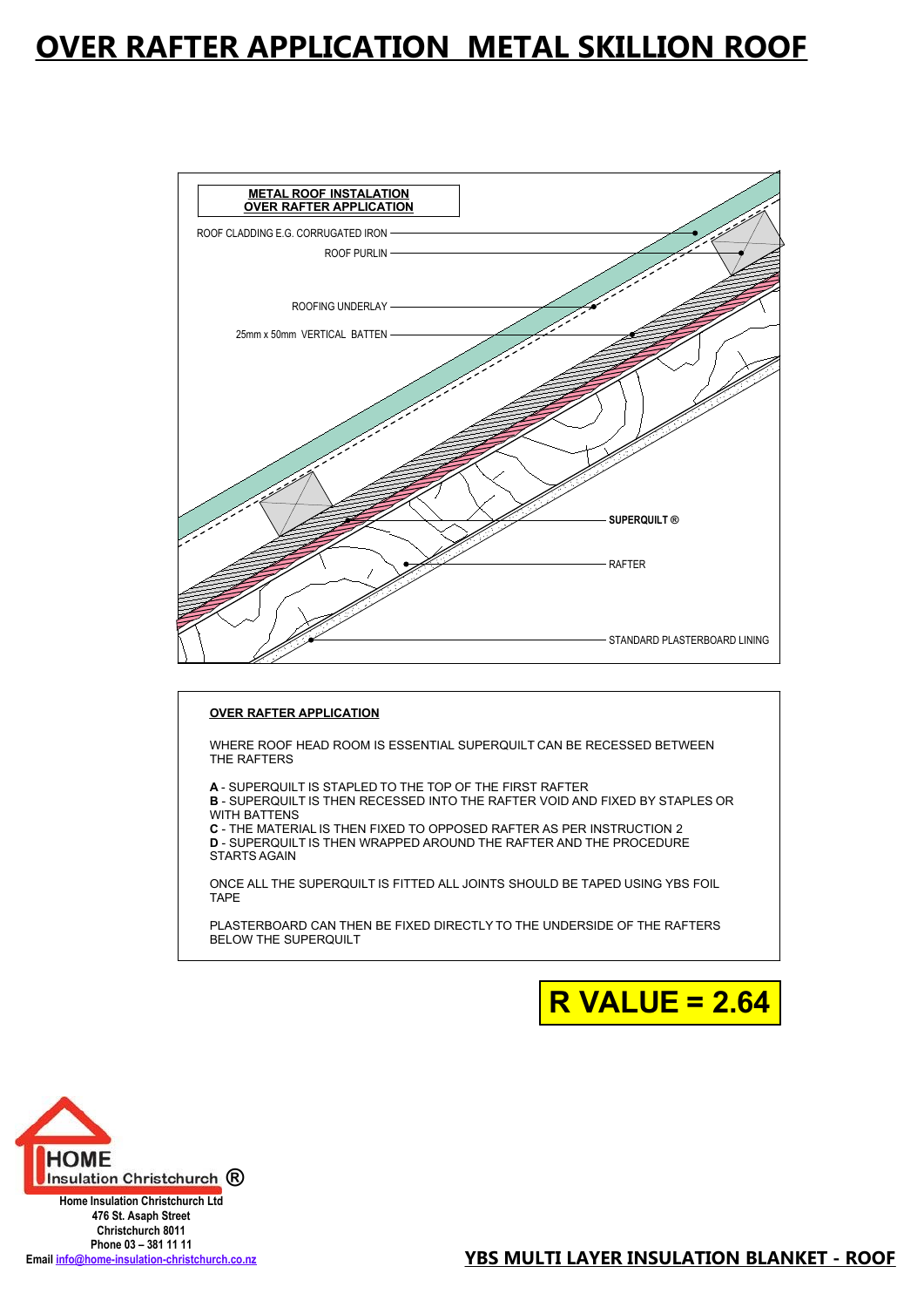### **TWO LAYER APPLICATION UNDER SKILLION ROOF**



**Phone 03 – 381 11 11**<br>Email **info@home-insulation-christchurch.co.nz** 

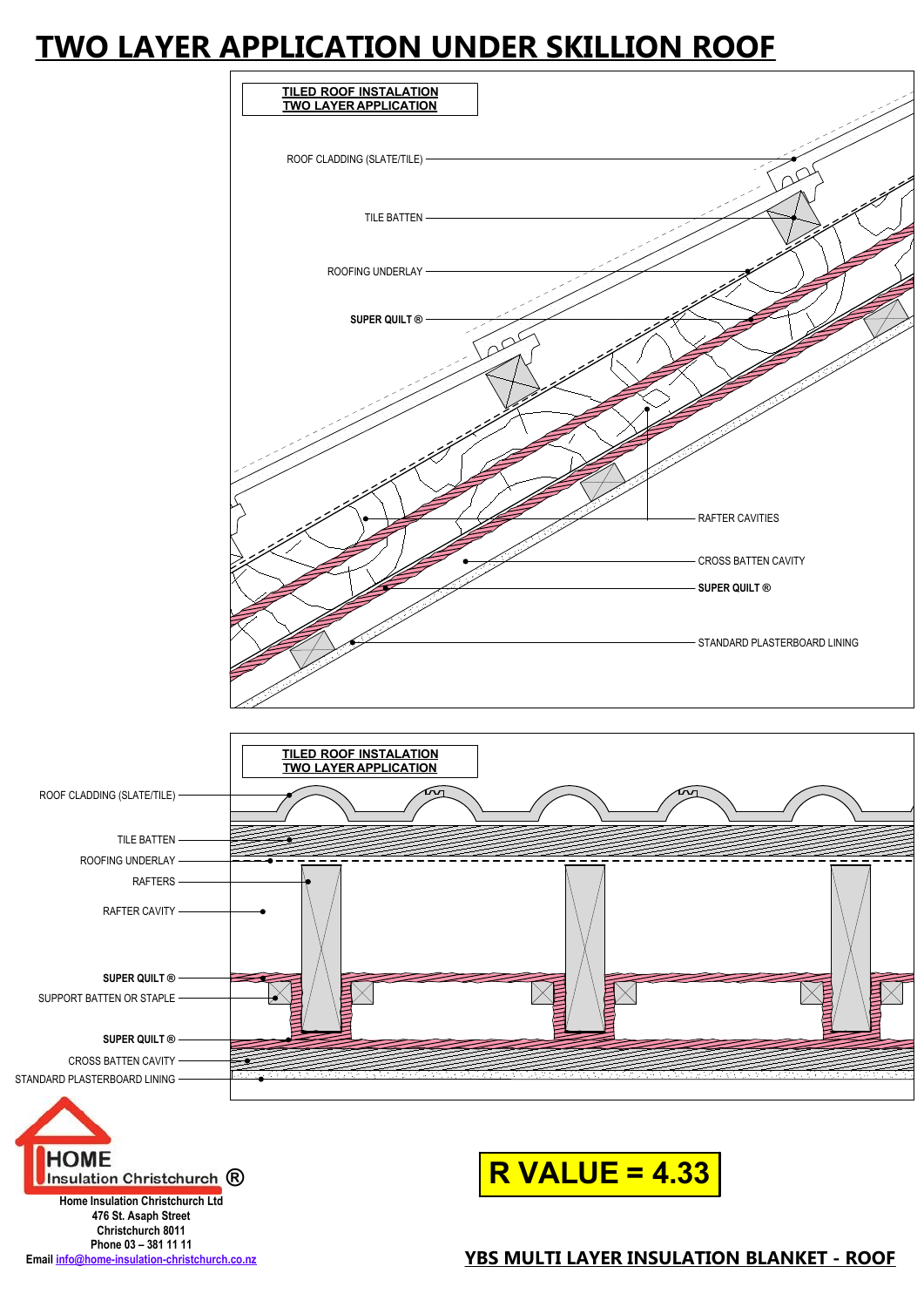### **TWO LAYER APPLICATION METAL ROOF**

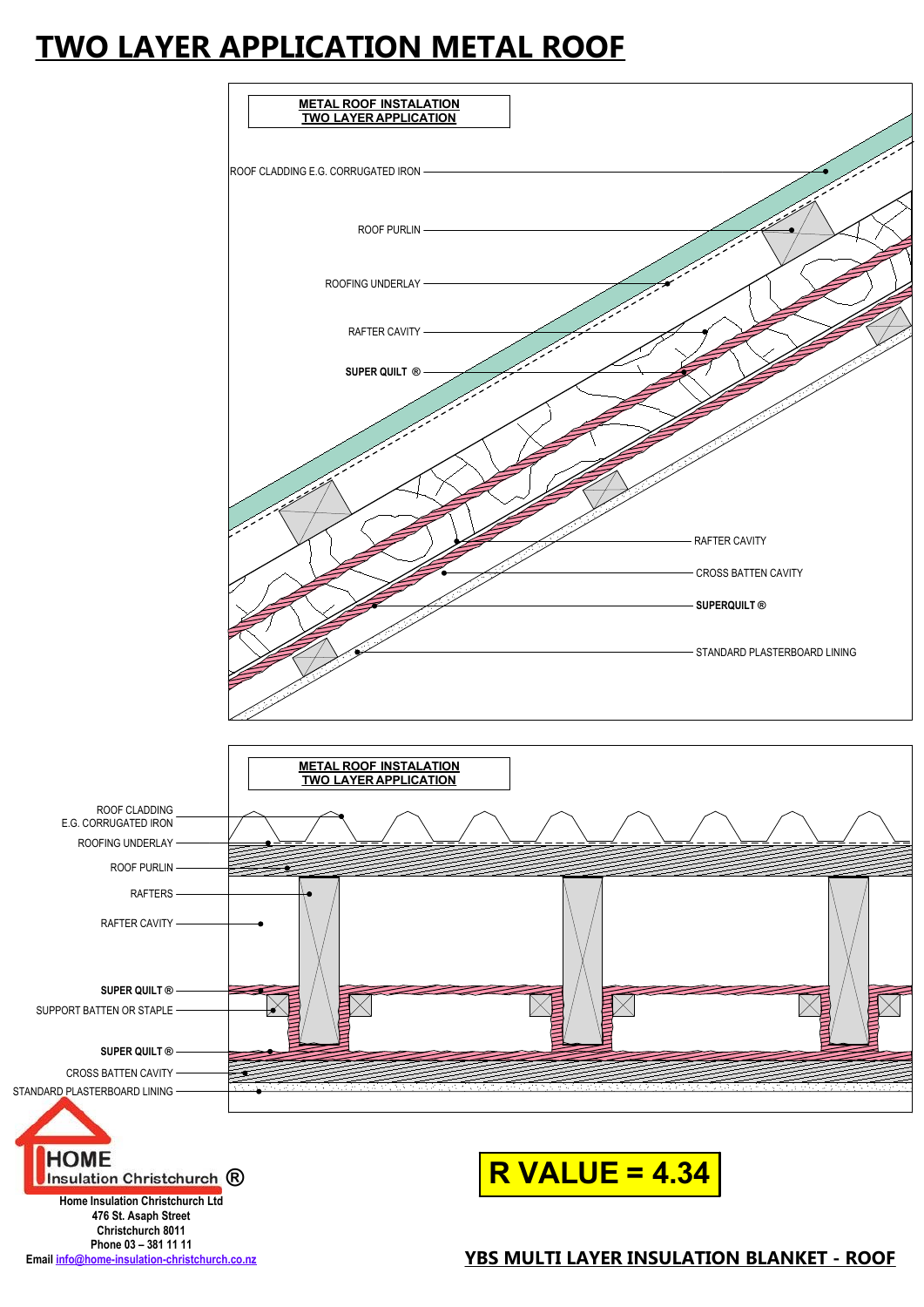## **TWO LAYER APPLICATION (METAL) - STEEL RAFTERS**

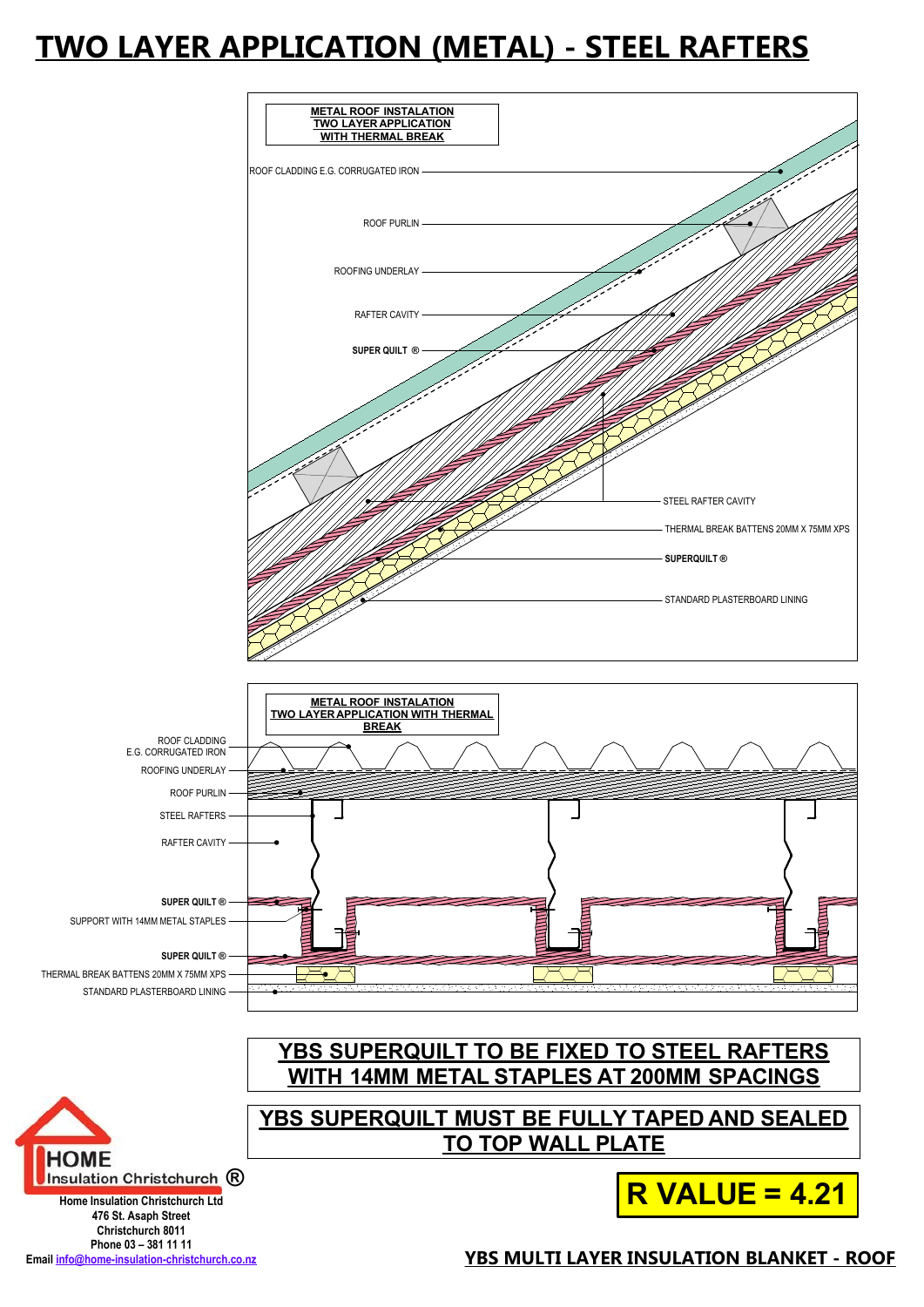# **TWO LAYER APPLICATION (TILED) - STEEL RAFTERS**

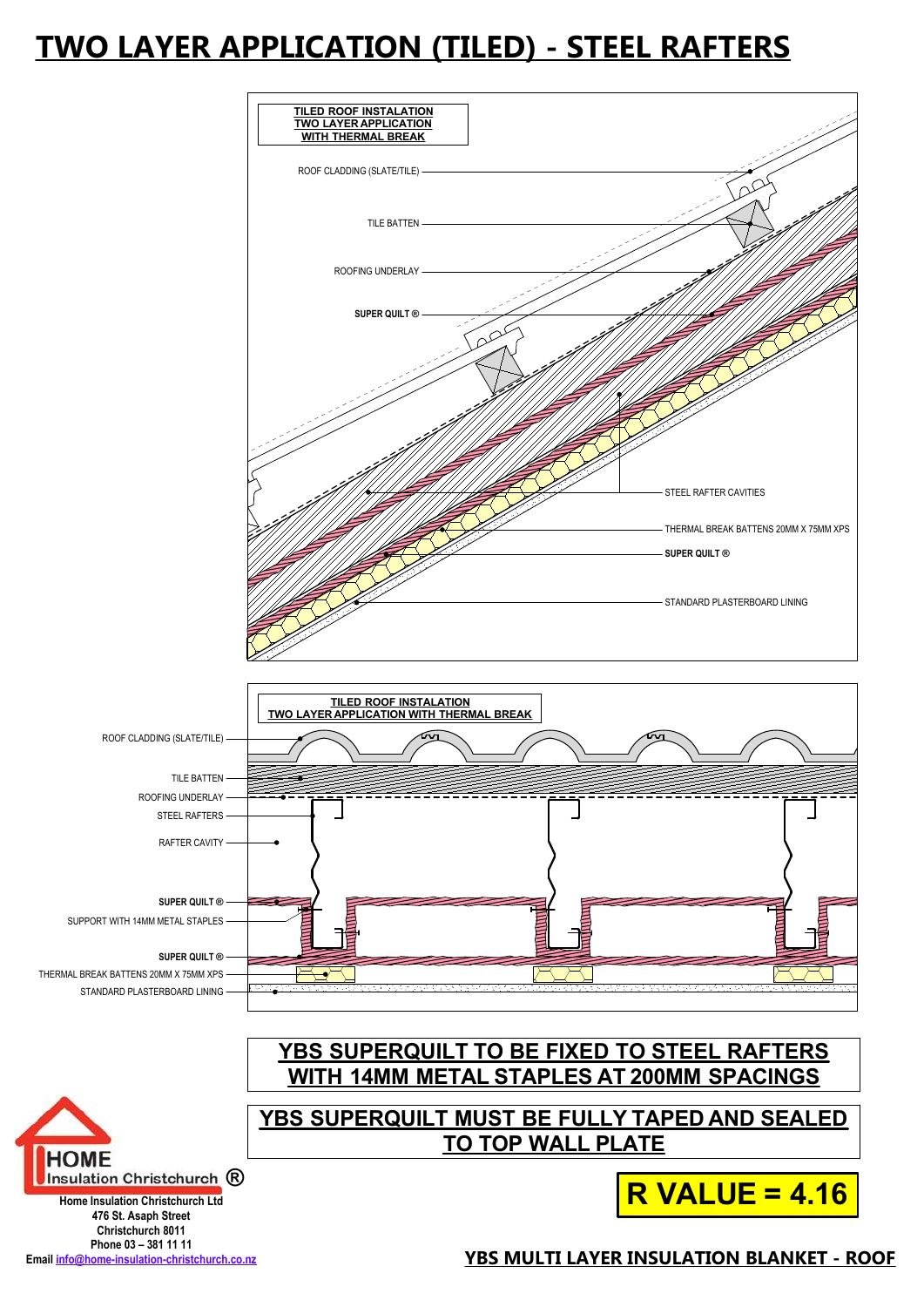## **SKYLIGHT DETAILS TILED ROOF**

#### **SINGLE LAYER UNDER RAFTER APPLICATION ON SKILLION TILE ROOF WITH SKYLIGHT**





**476 St. Asaph Street Christchurch 8011 Phone 03 – 381 11 11**

**Email info@home-insulation-christchurch.co.nz YBS MULTI LAYER INSULATION BLANKET - ROOF**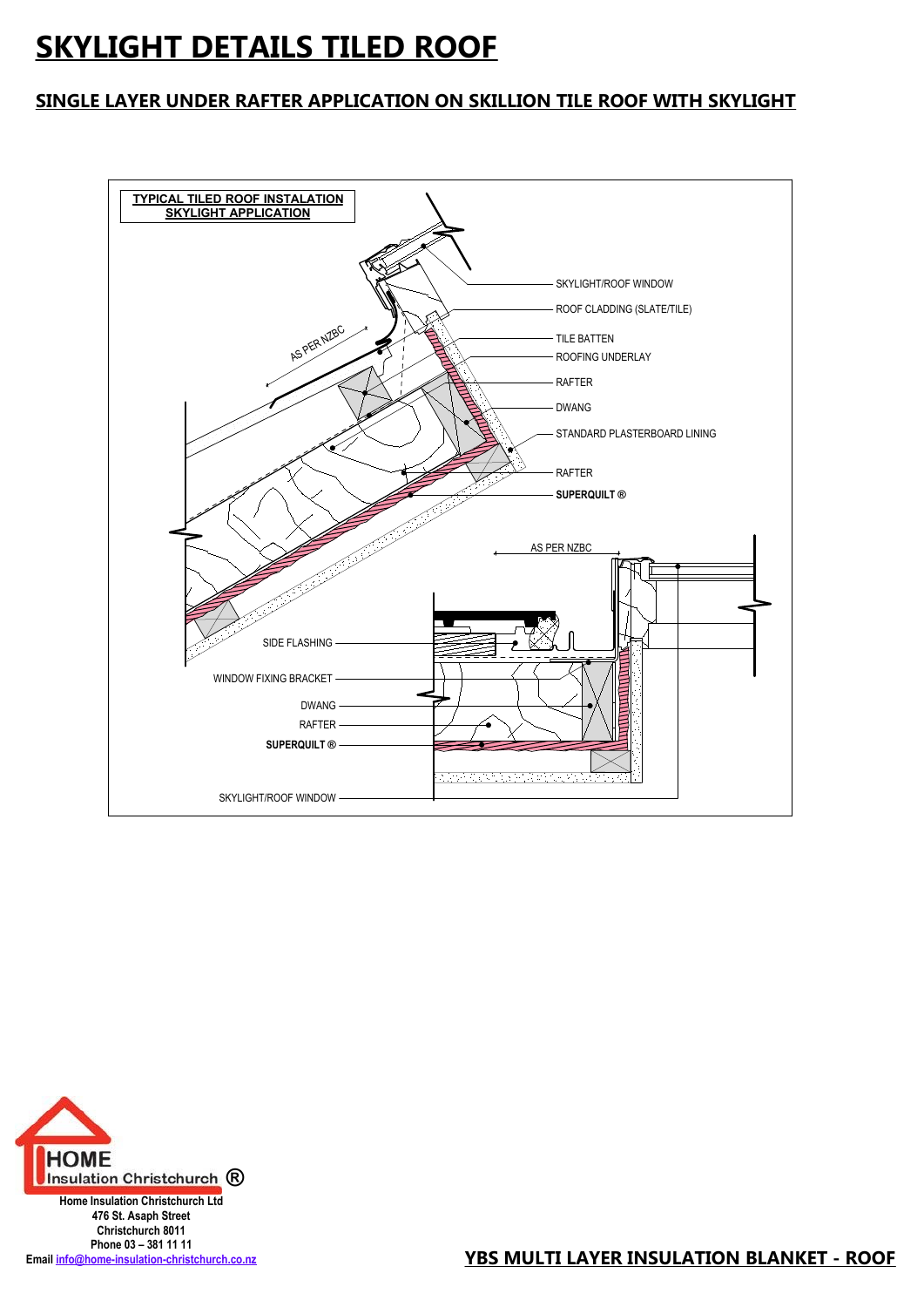## **SKYLIGHT DETAILS METAL ROOF**





**476 St. Asaph Street Christchurch 8011 Phone 03 – 381 11 11**

Email info@home-insulation-christchurch.co.nz<br> **YBS MULTI LAYER INSULATION BLANKET - ROOF**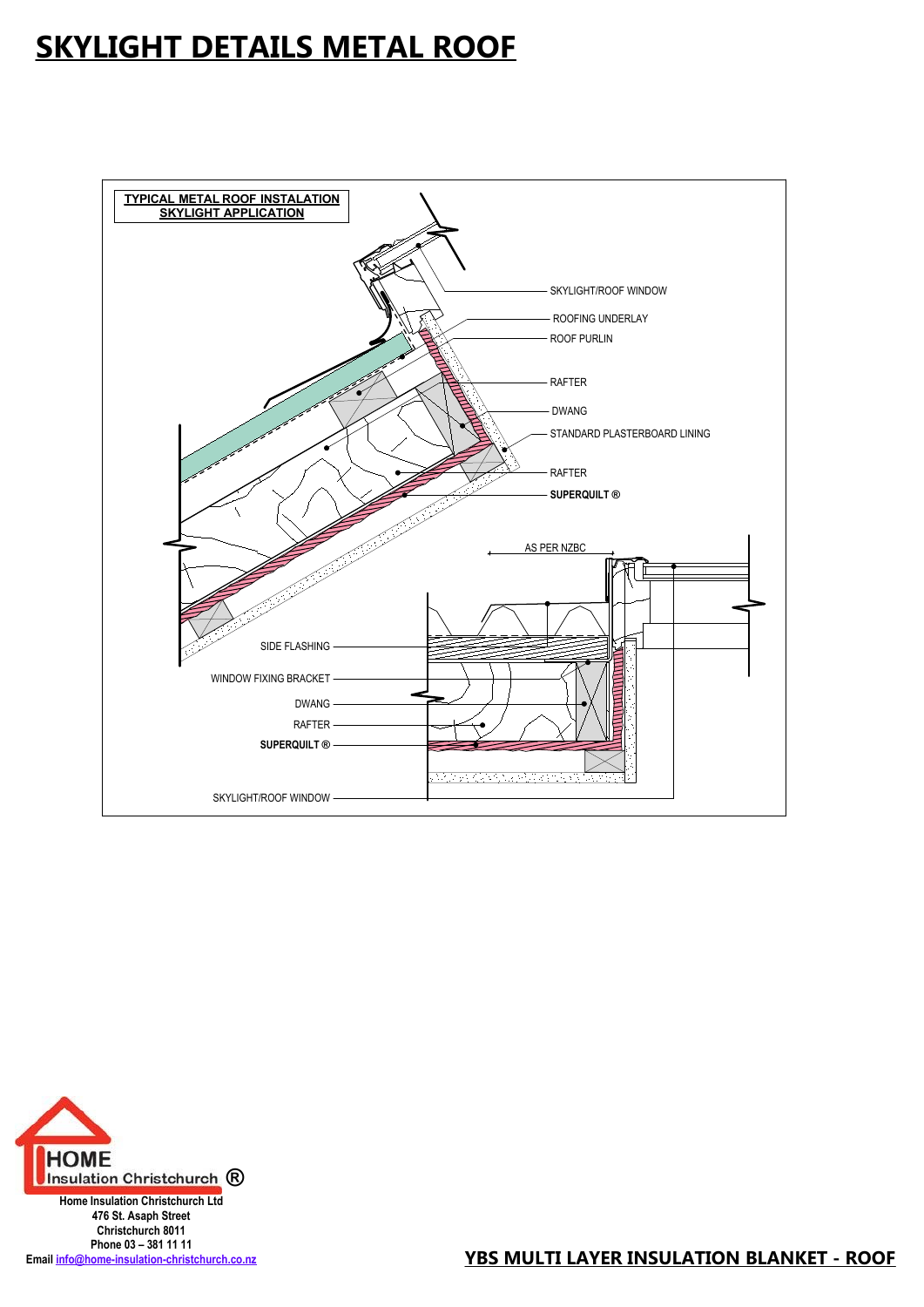### **VENT / PIPE PENETRATION TILED & METAL ROOF**

#### **ONE UNDER AND ONE OVER RAFTER PENETRATION**





**476 St. Asaph Street Christchurch 8011 Phone 03 – 381 11 11**<br>Email **info@home-insulation-christchurch.co.nz**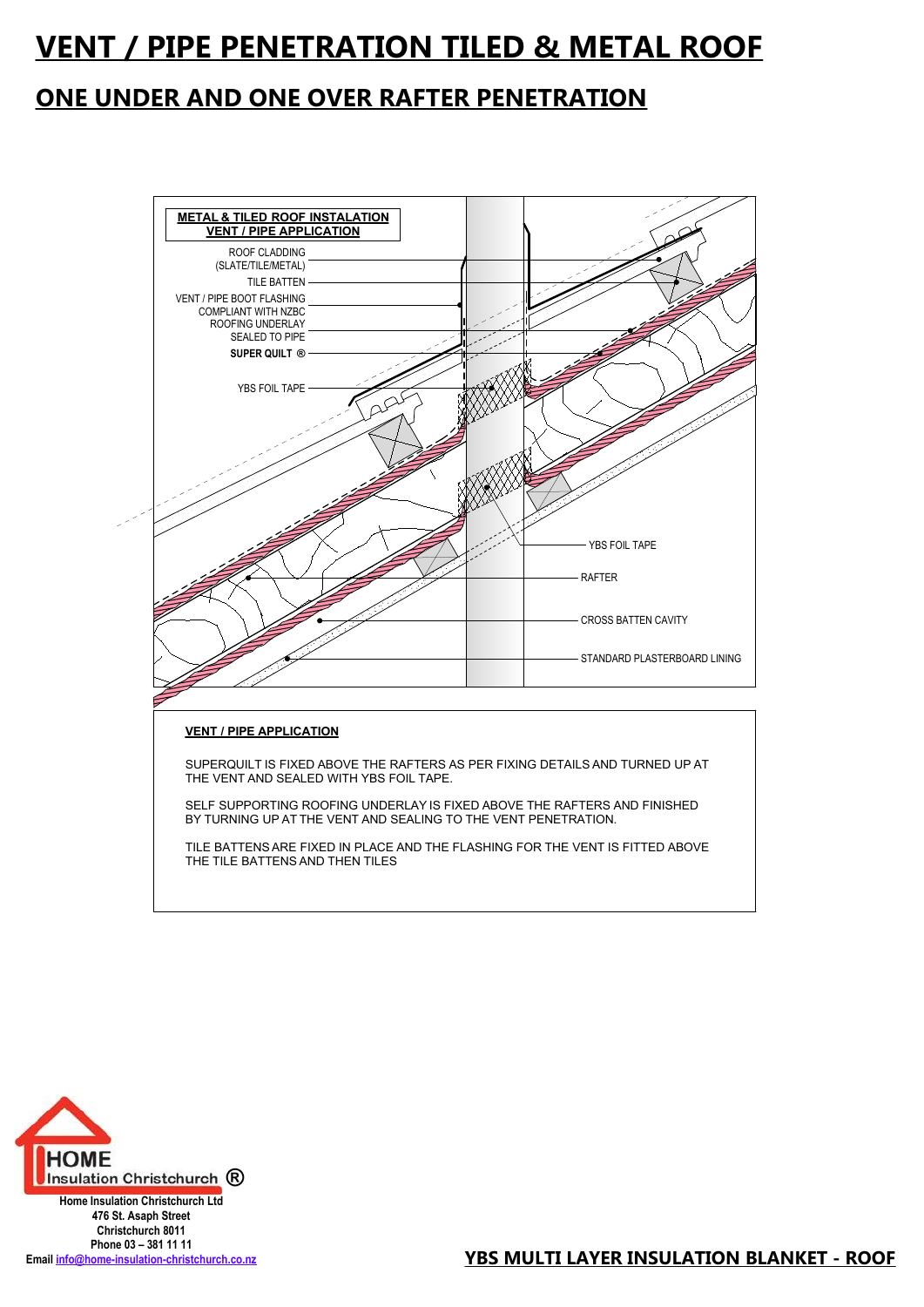#### **EAVE DETAIL TILED ROOF OVER RAFTER**



#### **OVER RAFTER FIXING APPLICATION**

SUPERQUILT IS STAPLED TO THE RAFTERS.

AT THE EAVES THE SUPERQUILT IS CUT AND TAKEN DOWN BETWEEN THE RAFTERS TO THE CAVITY WALL INSULATION OR THE WALL PLATE.

TEH MATERIAL NEEDS TO BE SEALED WITH STAPLES AND TAPE TO THE RAFTERS AND TEH ACVITY WALL INSULATION OR WALL PLATE TO CREATE AN AIRTIGHT ENVELOPE

AT THE PURLINS THE SUPERQUILT IS TURNED UP AND STAPLED IN PLACE.



**476 St. Asaph Street Christchurch 8011 Phone 03 – 381 11 11**<br>Email **info@home-insulation-christchurch.co.nz**